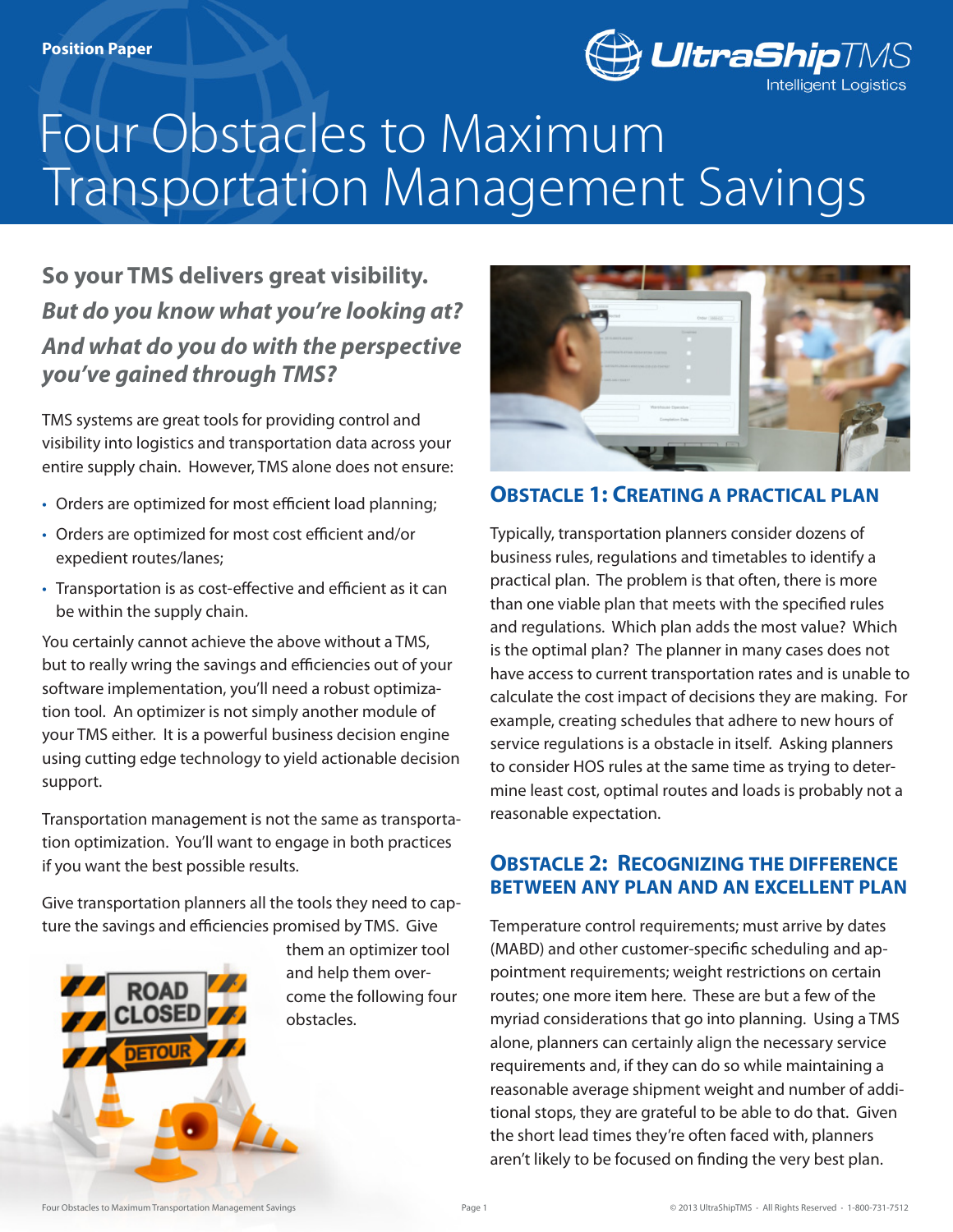

## **Obstacle 3: Missing opportunities for on-the-fly savings**

Changes to rules (like the current HOS changes under way), late posting POs and late breaking opportunities for load sharing are but a few of the on-the-fly changes that planners hate. Once they've completed a plan and moved on to the next in a never-ending stream of movements, planners don't like to go back to revise or revisit "closed" plans. Who could blame them? It's hard enough to get



a plan together in time to begin with. Yet, circumstances change without warning and with great regularity. In these cases, flexibility in the planning process can translate into significant savings and efficiencies. With an optimizer tool, planners can make any required changes and reoptimize quickly and easily. Without a tool, planners are far less likely to be able to take advantage of late-breaking opportunities.

Moreover, typical disruptions are not easily smoothed out in the absence of a optimization tool. If your planners can't easily flex their plans to address disruptions or last minute changes, it will be very difficult to achieve the kind of efficiency you desire from a TMS. Without an optimizer, planners can't game out hypothetical changes to plans quickly or easily. With an optimizer, they can quickly and easily ask and answer such questions as, how will adding or removing a stop effect the overall landed cost or will adding a stop cause other deliveries on this shipment to be late?"

#### **Obstacle 4: Overcoming tribal knowledge in favor of data-driven planning**

Often, reasonable assumptions are the basis of planning decisions. But these "reasonable" assumptions may not be so reasonable when measured against the data driven assumptions enabled by optimization. "We've always built plans that minimize waiting time" says the veteran transportation manager. Yet, that tribal knowledge, while perhaps useful before the advent of optimization technol-



ogy, may be more of a hindrance than a help. If waiting at a customer site results in an opportunity to combine deliveries, then the wait is more than offset by miles saved by using less equipment to complete the moves.

"Always maximize trailer weight," says the conventional wisdom of tribal knowledge. Whereas the optimizer looks at number of stops and cost per stop based on relevant information like customer orders, actual freight rates, ship-

Transportation management is not the same as transportation optimization. You'll want to engage in both practices if you want the best possible results.

ment sku's, temperature settings location of trucks, equipment specifications and of course, cost. Which strategy for fulfillment do you think will be more effective? Being able to view each hypothetical scenario in the tool helps fully assess the quality of each decision and chart the most effective course.